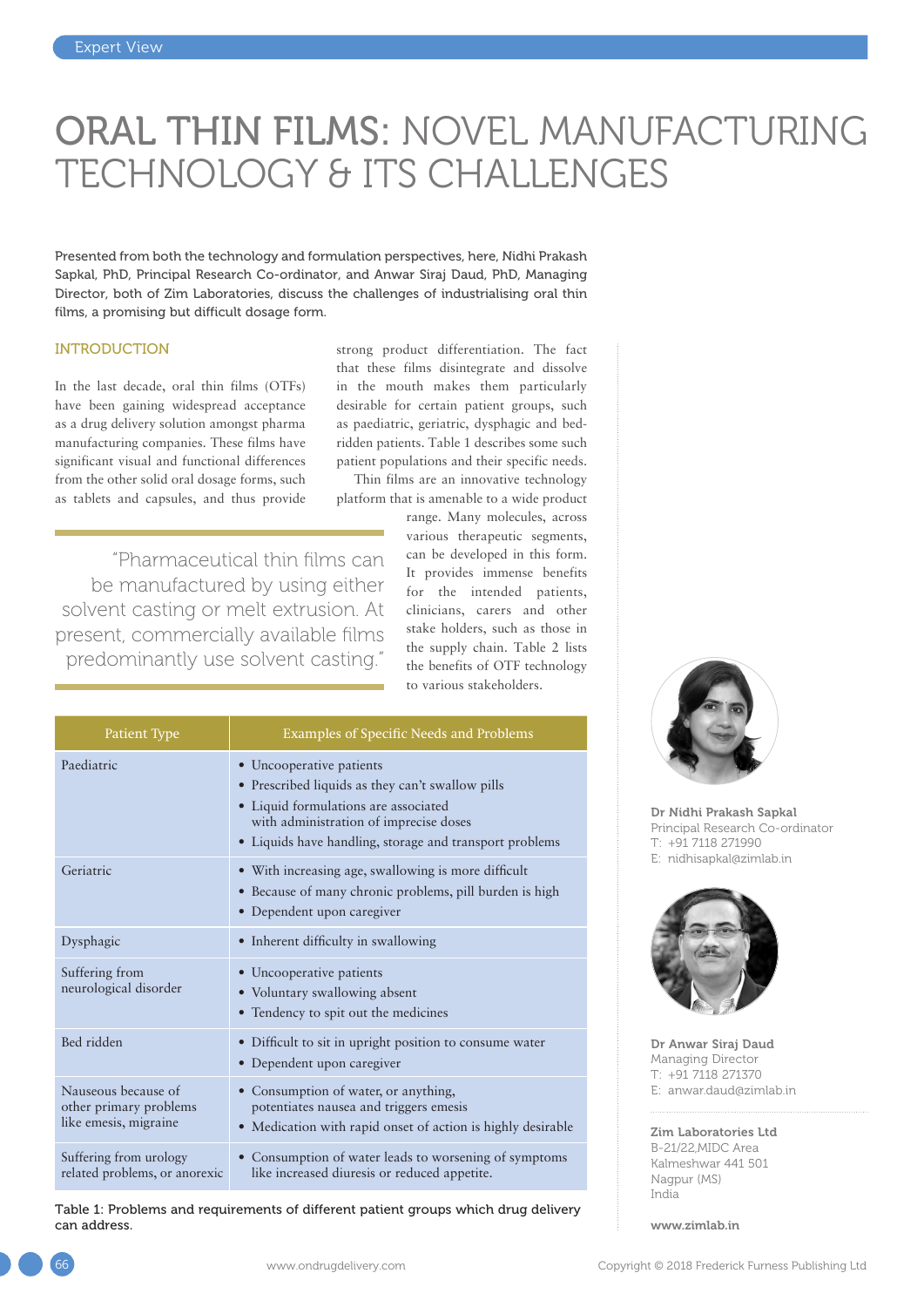| <b>For Patients</b>                                                                                                                                                                                                                                                                                                   | For Clinicians                                                                                                                                                                                                                                                                                              | For Manufacturer                                                                                                                                                                                              | For Supply Chain                                         |
|-----------------------------------------------------------------------------------------------------------------------------------------------------------------------------------------------------------------------------------------------------------------------------------------------------------------------|-------------------------------------------------------------------------------------------------------------------------------------------------------------------------------------------------------------------------------------------------------------------------------------------------------------|---------------------------------------------------------------------------------------------------------------------------------------------------------------------------------------------------------------|----------------------------------------------------------|
| • Administration convenience,<br>treatment adherence and<br>affordable cost<br>• Value addition in terms of<br>dosage frequency, ease of<br>handling & storage<br>• Increased safety due to lowest<br>excipient load and child<br>resistant packages<br>• No specialised instructions for<br>handling the dosage form | • Provides potentially faster<br>onset of action<br>• Provides solutions to unmet<br>medical needs<br>• No change in the existing<br>dosage and frequency<br>• Makes an alternative solid<br>dosage form available,<br>with more convenient<br>administration to patient<br>populations with specific needs | • Robust process, easy<br>to leverage over many<br>therapeutic categories<br>• Strong IP protection, results<br>in strong technology barrier<br>• Meets all regulatory<br>requirements of target<br>geography | • Flexibility, and ease of storage<br>and transportation |

Table 2: Benefits of OTF Technology to the various stakeholders.

## TECHNOLOGICAL CHALLENGES

Pharmaceutical thin films can be manufactured by using either solvent casting or melt extrusion. At present, commercially available films predominantly use solvent casting. With this method, a solution of hydrophilic polymers and other functional excipients is deposited on a substrate in predetermined thickness. This wet film is then dried; in the literature, there are reports of bottom drying, top drying, alternatesurface drying or a combination of all such processes. Several variations in this basic method have been proposed in the literature in order to get stable films with desirable characteristics, but not all of them have the potential for industrialisation. Some novel methods of manufacturing of OTFs with novel attributes are discussed here along with challenges involved in their industrialisation.

#### **Fuisz and Fuisz**

Fuisz and Fuisz<sup>1</sup> describe a single-layer film with the benefits of a double-layer film. The product obtained using their method exhibits different dissolution behaviours from each side of the film. The product can be used for buccal or sublingual administration where drug release from one side of the film is desirable. The method has advantages over methods of manufacturing double-layer film, where two films are manufactured separately and then placed together.

Here, the difference in dissolution is achieved by adding a hydrophobic material of different density than the other filmforming materials. Such a dispersion, upon deposition to a support surface, shows sedimentation of the hydrophobic material in the thickness direction of film. The extent of sedimentation will depend upon the time the wet film is kept undisturbed before drying.

In the course of industrialising this

invention, a major challenge will be critical control of process parameters to obtain films of consistent quality. Since the hydrophobic material is meant to sediment upon layering of the film, it will also tend to sediment during the dispersion stage before layering, therefore continuous stirring is recommended for such dispersions during manufacturing. However, the stirring process will have an impact on the particle size and hydrophobicity of functional materials. This will further affect uniformity of the final films and their intended dissolution profiles. This challenge will be particularly significant for large commercial batches, as process durations will be long.

#### **Vrbata**

Vrbata2,3 described an electrospinning method for producing nanofibre-based fast-dissolving films. Such films are very interesting as they offer advantages of both nanotechnology and thin films in one delivery system. They have demonstrated higher solubility and improved bioavailability. These films therefore have significant advantages over currently available OTFs.

Currently reported techniques for manufacturing of nanotechnology based films involve making nanoparticles separately and then putting them in a filmforming dispersion. The method described by Dolezal is a single-step process which, though highly useful, poses several challenges to industrialisation when looking to produce product of consistent quality. Uniformity in nanofibre dimensions at large scale would require an unfluctuating voltage, and consistent spray rate and substrate speed, along with many other factors.

Moreover, the dose uniformity in the film is directly controlled by spray pattern. Maintaining such strict control of spray pattern is a challenge. The electrospinning process involves deposition of nanofibres on a conductive surface. Many pharma-grade substrates are not conductive in nature and thus will interfere with the electrospinning process. All these challenges need to be addressed before industrialisation of this delivery system.

#### **Monitoring OTF Manufacture**

OTF manufacturing is, in general, an in-line process with a short manufacturing cycle, therefore critical monitoring of all the process parameters is very important. There are many differences to the in-process monitoring controls and offprocess testing compared with conventional dosage forms. For instance, in the case of tablets, uniformity in weight is important, whereas for OTFs uniformity in thickness is an important parameter. The controls are devised to monitor change in film thickness during various stages of casting.

In case of tablets, moisture content needs to be determined only once after granulation, but in OTFs, strict monitoring of moisture content is required during all stages of processing as this determines shelf life of the product in a significant way. Higher than the desired moisture content may lead to chemical instability of the active ingredients, while lower than the desired moisture content may make a film brittle. In summary, the technological challenges are:

- Availability of manufacturing equipment compatible with the technology
- Obtaining robust manufacturing process: high-speed manufacturing of consistently uniform product for long batch runs
- Criticality of online process monitoring due to short manufacturing cycles
- Modification of analytical testing equipment and methods
- High-dose drug loading can interfere in the film formation
- Size and weight can't be increased beyond a limit.